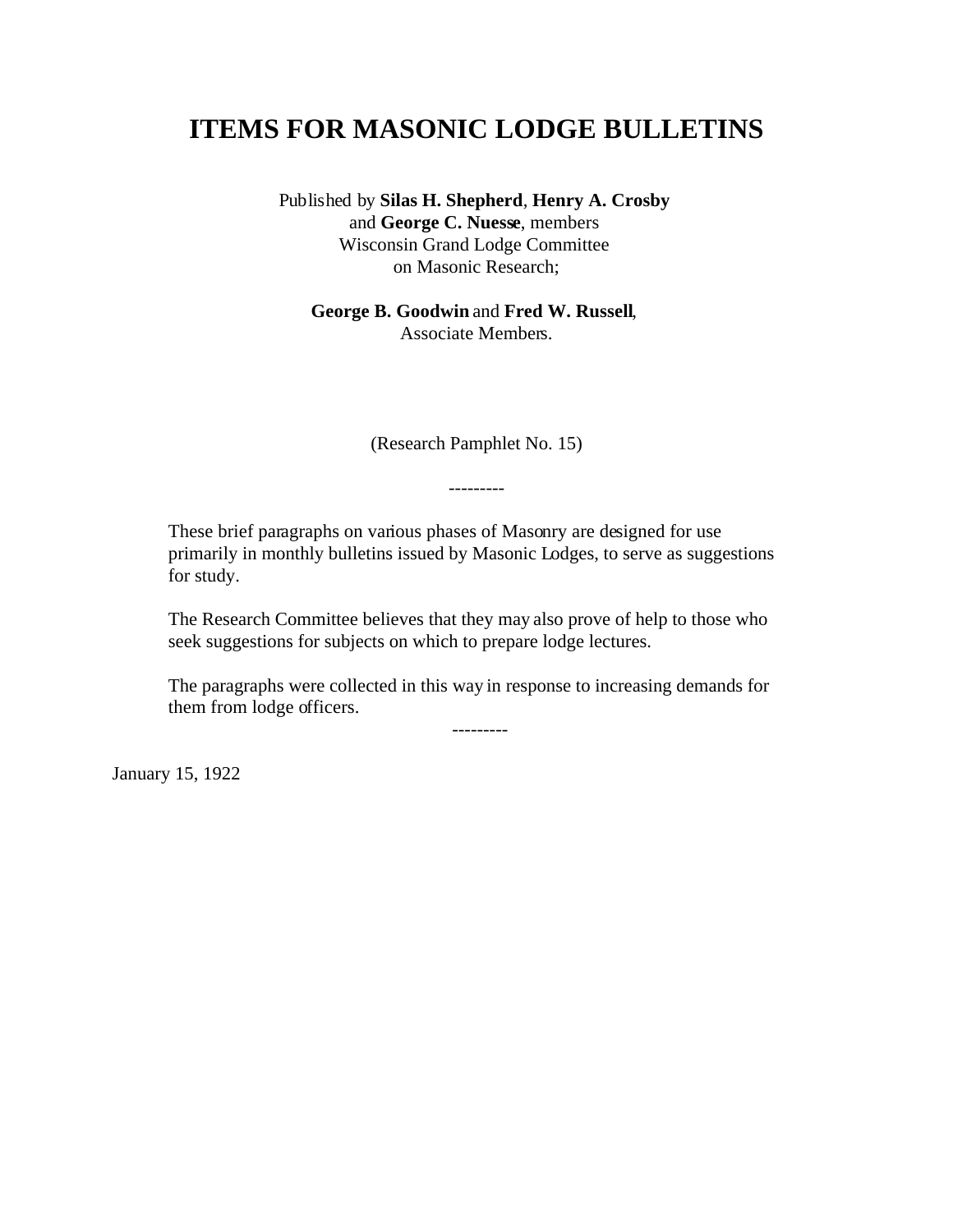#### **TRADITION**

In Freemasonry, written history began by reducing tradition to historical narrative, and for many years legends were accepted without evidence. But with the critical school of historians the purely traditional was separated from the evident historical. Traditions are never invented, although often exaggerated, and much elaborated through successive generations. Tradition, however, has a foundation in fact, and is valuable for the preservation of knowledge which might otherwise be lost.

### **THE MASON S CHARACTER**

Freemasonry has always been true to its name, and the real Mason is the builder of the temple of his own character. Its mission is to furnish high ideals for the individual, that may be reflected in his actions towards his fellow men. The Masonic ideal teaches that moral and spiritual attainments are far more important than the material and physical.

#### **AN ANCIENT DOCUMENT**

In tracing the genealogy of Freemasonry we eventually arrive at the date 1390 A.D., when the Regius manuscript, the oldest known and most important version of the Old Charges, is supposed to have been written. Traditions lead back to the creation of the world, and include most of the great teachers of mankind as Masons; but to those who insist upon applying the approved methods of historical research to the study of Freemasonry, the Regius Manuscript affords a starting point in cumulative documentary evidence relative to the direct ancestry of the fraternity. The Regius Manuscript, as it is known, is a poem written on sixty-four pages of vellum, handsomely bound. It was presented to the British museum by King George II, in 1757. It was at first catalogued as a poem of Moral Duties, and this may have caused its tardy discovery in 1839 as a Masonic document.

### **A SPUR TO STUDY**

The question of what is Freemasonry is one for individual interpretation, and calls forth earnest endeavor to construe the lessons taught in each degree. The question of whence it originated must necessarily be answered by facts, and as such are limited, it cannot be fully answered until more historical truths have been recovered. The various theories which have been advanced in regard to its probable origin are of value as they induce the student to verify the data on which they are founded, so as to maintain an intelligent theory of his own.

#### **ONE VERSION OF FREEMASONRY**

After the Norman conquest, England was invaded by a perfect army of ecclesiastics; and churches, monasteries, cathedrals and abbeys were commenced in every part of the country. Where these buildings were being erected in towns the work could be undertaken by the local guild, but when they were far from the populous places a difficulty as experienced in procuring sufficient skilled labor. To meet this, it is supposed that many experienced members of the guilds were induced to sever their connection with the local body and accept service under the new ecclesiastical authority, thus becoming free from the restrictions and limitations to which they had previously bee subject, and henceforth being designated Freemasons.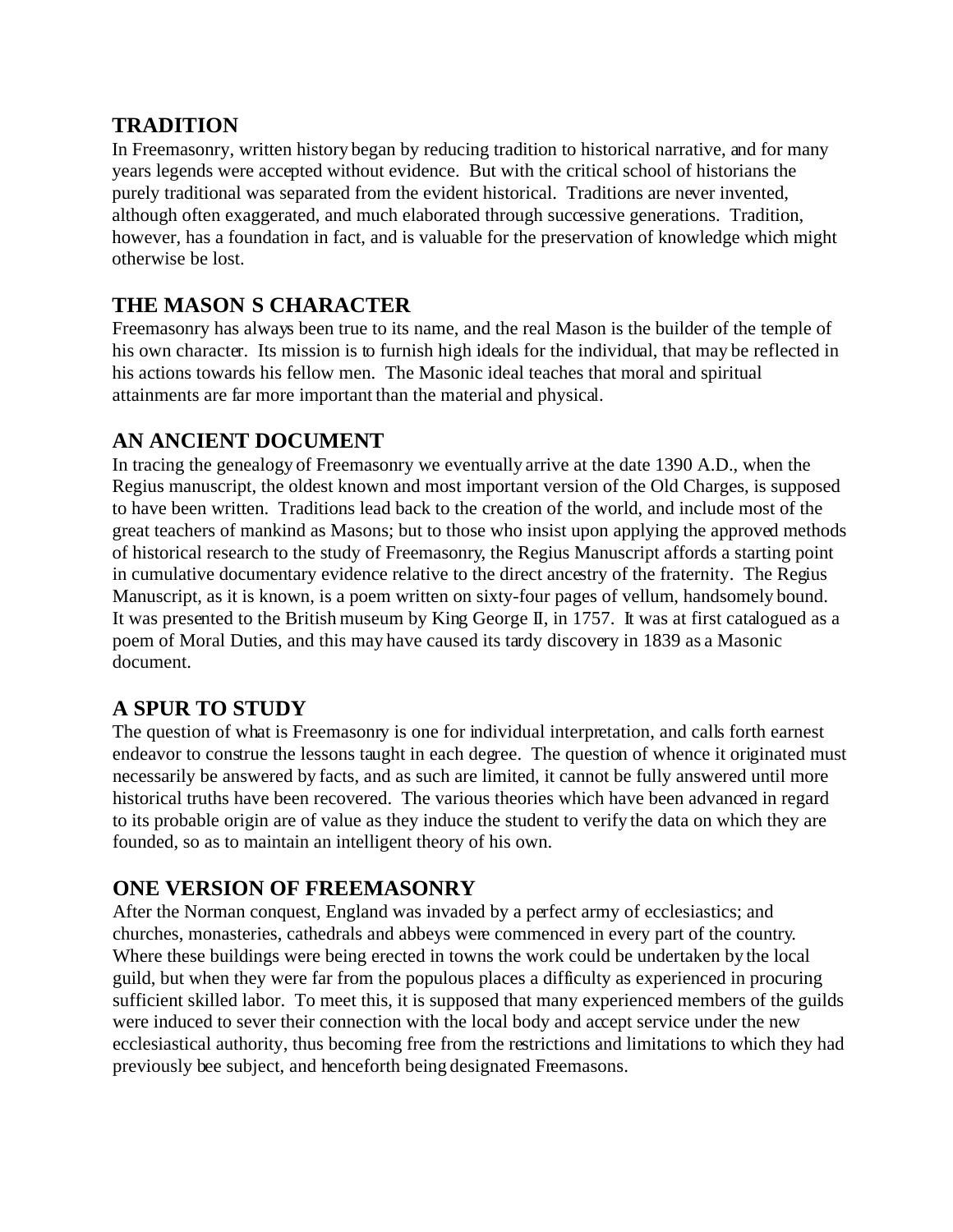The church building Freemasons, being a national organization whose members travelled throughout the length and breadth of the land, wherever employment was obtainable, ofttimes found it impracticable to refer to their late employers for their character and qualifications. Hence arose the necessity for sign, token and word, with which our ancient brethren went to and fro. Whence came this sign, token and word? We do not know. We read of an assembly at York, 926 A.D., of which, however, no record remains. But there must have been a meeting held somewhere, at which regulations were adopted, which served to bind the brotherhood together for many generations (John A. Thorp, P.A. Gr. D.E., England).

### **THE 1723 CONSTITUTION**

In 1723 Brother James Anderson s Constitutions of the Freemasons appeared. It was purported to have been compiled from old Manuscripts and Records, many of which have doubtless been lost. Brother R.F. Gould calls attention to three striking innovations in the 1723 Constitutions, towit: It discards Christianity as the (only) religion of masonry, forbids the working of the Master s part in private lodges, and arbitrarily imposes on the English craft the use of two compound words, Entered Apprentice and Fellow Craft, which had no previous existence in its terminology. Brother Gould believed that at the formation of the grand lodge in 1717 it inherited from the time immemorial Masons only two degrees, and that the fellow Craft and Master Mason were one.

### **AN EARLY SPECULATIVE MASON**

The earliest record of a speculative Mason being admitted to a lodge is the record of the Lodge of Edinburgh, June 8, 1600, when John Boswell, the Laird of Auchenleck, attested his presence with his mark.

## **AN OLD LANDMARK**

One of the most prominent of Masonic historical landmarks is contained in the diary of Elias Ashmole, the celebrated antiquary and founder of the Ashmolean Museum at Oxford, when he wrote: 1646, October 16, 4:30 p.m. I was made a Freemason at Warrington, in Lancashire, with Col. Henry Mainwaring, etc. Brother N. Rylands has conducted an exhaustive research into the records of the lodge into which Elias Ashmole was initiated, with the result of finding that there was probably not a single member of the lodge at that time an operative.

### **SYMBOLS IN EGYPT**

Ancient Egypt has ever been of interest to the student of Masonry. In ancient Egypt we find the building of temples and the teaching of character building by the use of symbols at an early period. We also find a legend that is of the most fascinating interest to every Mason. Our ancient brother, the great Pythagoras, is reputed to have receive the degrees of Masonry in Egypt. The Greeks borrowed freely from the Egyptians, and the Eleusinian mysteries contain the same allegory of the resurrection to a future life as those of Persia and Egypt, with modified detail. In the foundation of Cleopatra s Needle in 1879 were found a rough ashlar, a perfect ashlar, a square, a trowel, a trestle-board and a hieroglyph (meaning temple), all placed in such position as to show that they were used as symbols.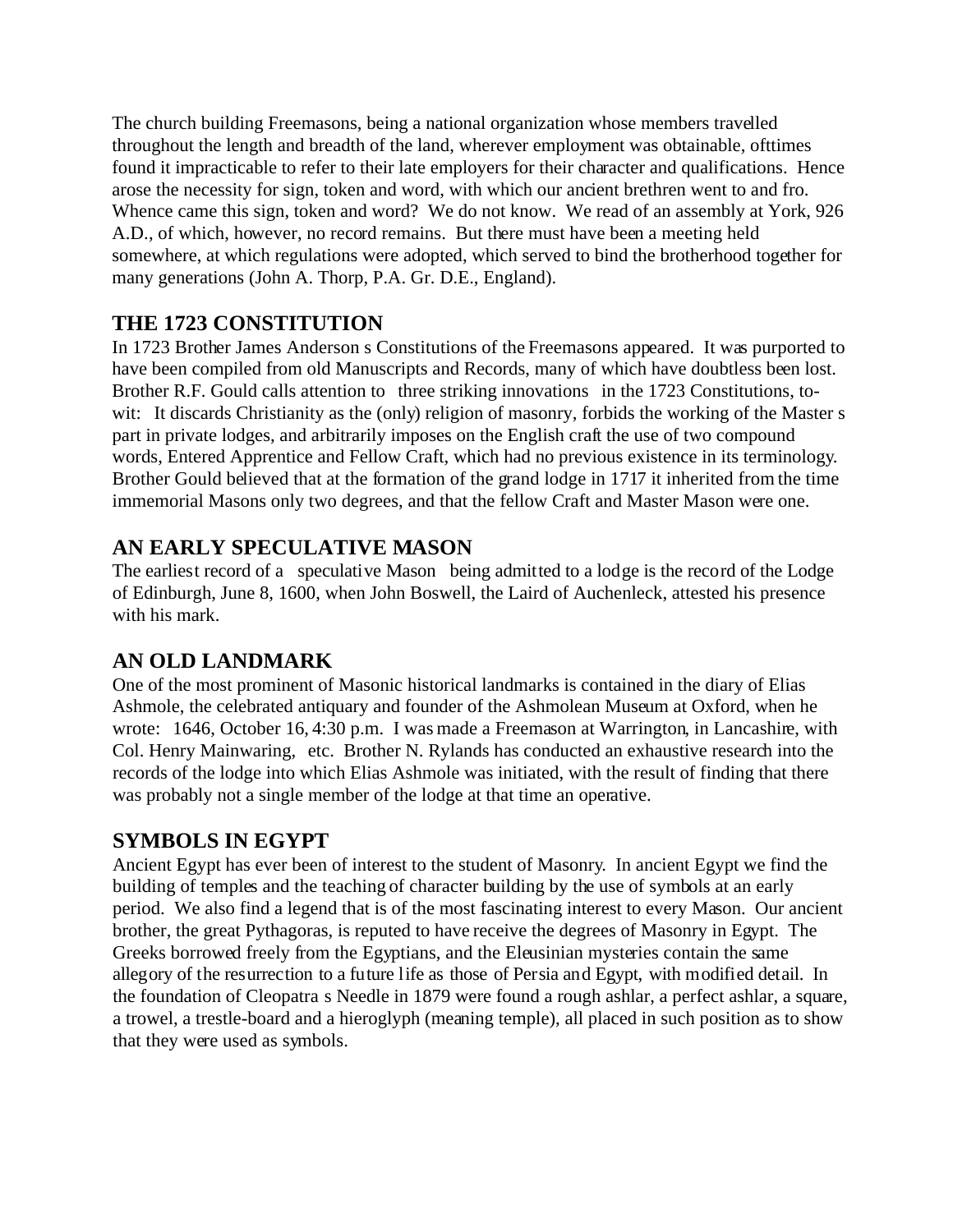#### EARLY CHINESE PHILOSOPHY

In China the implements of architecture were used in a system of moral philosophy at a very early date. Mencius, who wrote about 300 B.C., said: A master Mason, in teaching his apprentices, makes use of the compasses and the square. Ye who are engaged in the pursuit of Wisdom, must also make use of the compasses and the square. In a book called Great Learning, 500 B.C., we find that A man should abstain from doing unto others what he would not they should do unto him; and this is called the principle of acting on the square.

#### **WHY WE MEET**

We meet for the purpose of admitting members to our fellowship, to instruct them in the lessons and principles (of Masonry) and to strengthen each other in adherence thereto, said George W. Speth, in a public lecture in 1892. We meet to hand down to succeeding generations the knowledge and practice of certain ceremonies, which we have ourselves inherited from our Masonic ancestors, and the analogues of which can be traced in the remotest antiquity... Lastly we meet to practice our three grand principles of Brotherly Love, Relief and Truth.

#### **THE FIVE SENSES**

The five senses may be defined as man s faculty for receiving impressions, and are the means by which he received his knowledge of the material world. Their proper use enables us to form just and accurate notions of the operations of nature, to provide sustenance for our bodies, to ward off danger, to enjoy the blessings which God has given us, and contribute to the happiness and comfort of others. Their improper use tends to impair our faculties and weakens our power to grow. Masonry urges us to make proper use of these senses and thereby attain to the fullness of true manhood. (C.C. Hunt, Iowa).

#### **MORE ABOUT SYMBOLISM**

Two features of Freemasonry are particularly prominent, its teachings of morality by means of symbolism, and the antiquity of its symbols.

A ritual was used in the Ancient Mysteries which many Masons believe to be predecessors of the Freemasonry of today, and from which many of our forms and ceremonies may have been either directly or indirectly derived. It contained a dialogue, darkness, light, death and resurrection. In the times in which the Ancient Mysteries flourished, the most important truths of science as well as morality were taught to the qualified and were veiled from the multitude by symbolic teaching.

The square and compasses used in China 500 B.C. as emblems of morality, and the tools of Speculative Masonry, found in the foundation of Cleopatra s Needle, are evidences of the age of masonic symbolism. The Masons may have borrowed the symbolism of the original users and adapted it to the present as well as they could with limited knowledge of its original significance, or it may have come down to them through unbroken sources.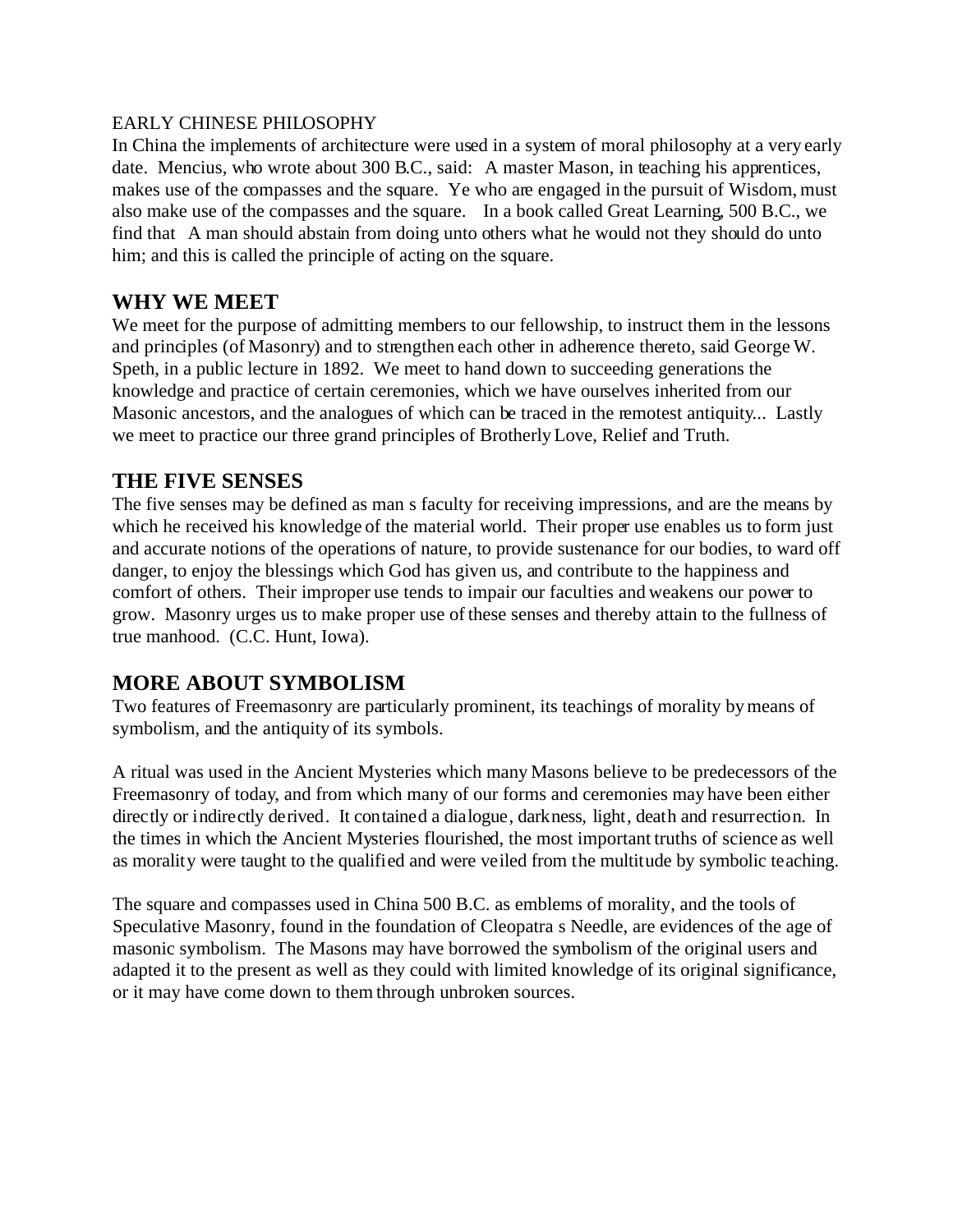#### **WORDS AND SIGNS**

Attached to the Harleian ms, (1665) is a scrap of paper on which is written there is several words and signs of a Freemason to be revealed to you which as you will answer before God at the great and terrible day of judgement you keep secret and not to reveal the same in the ears of any person but to the Masters and fellows of the said society of Freemasons so help me God. This is the earliest mention of words and signs in the Old Charges of Masons.

#### **ANCIENT PHILOSOPHERS**

 Thales of Miletus had been the first of the philosophers, the first to tread the ground of the interpretation of nature in principles of the understanding. He and the others of that early school though to find the elemental principle, one in air, another in water, another in fire, another in chaotic primeval matter. Then came Pythagoras with his teaching that number was the essence of all things. He and his school said that as the forms and proportions of all things are referred at last to number, so number is necessarily the principle of things. Not only, said they, is 1 the point, 2 the line, 3 the plane, and 4 the solid, but quality is 5, justice is 9, temperance but a number, fortitude a number, prudence a number. Their error lay in mistaking the symbol for the essence

(M.W.G.M. Melvin M. Johnson, Roxbury, Mass., 1916).

#### **THE SECRET PRINCIPLE**

 It is singular that the philosophical historian, in tracing the progress of various peoples, and in noticing the institutions which served to develop their intellectual and moral capabilities, should have passed by, nearly, without note or comment, those remarkable associations, which, although working in silence and secrecy, achieved no mean or unimportant task, in the great work of human education, and social regeneration and advancement. The universal prevalence of the secret principle, in both ancient and modern times, is of itself a most significant fact, and of sufficient magnitude to arrest the attention of all earnest and intelligent minds. The secret institution could not have existed, as it has done, through all time, or at least since the dawn of civilization, enlisting the warmest sympathies of the purest and best of men -- the fathers of civilization, the chiefs of philosophy, and science, and art -- unless it had responded, in a degree at least to some of the most urgent and vital needs of humanity. (Philosophical History of Freemasonry, Arnold).

#### **OLD TRACING BOARDS**

To the Masonic student reviewing changes which have taken place in forms and ceremonies during the past 200 years, the old tracing boards and charts furnish much that will repay scrutiny. The emblems of fidelity, and the sword pointing to a naked heart, are missing from the old tracing boards of the eighteenth century, and the number of steps of the winding stairs is seven in most cases. In some of the old tracing boards we find three windows as the three lights of a Lodge, and the broached thurnel as a substitute for the perfect ashlar. In the latter half of the 18th century the ancients displayed the operative tools on the floor of the Lodge; while the moderns used a drawing to illustrate them. The suspended key of the old tracing boards has no significance to the Mason unfamiliar with the ritual of the 18th century.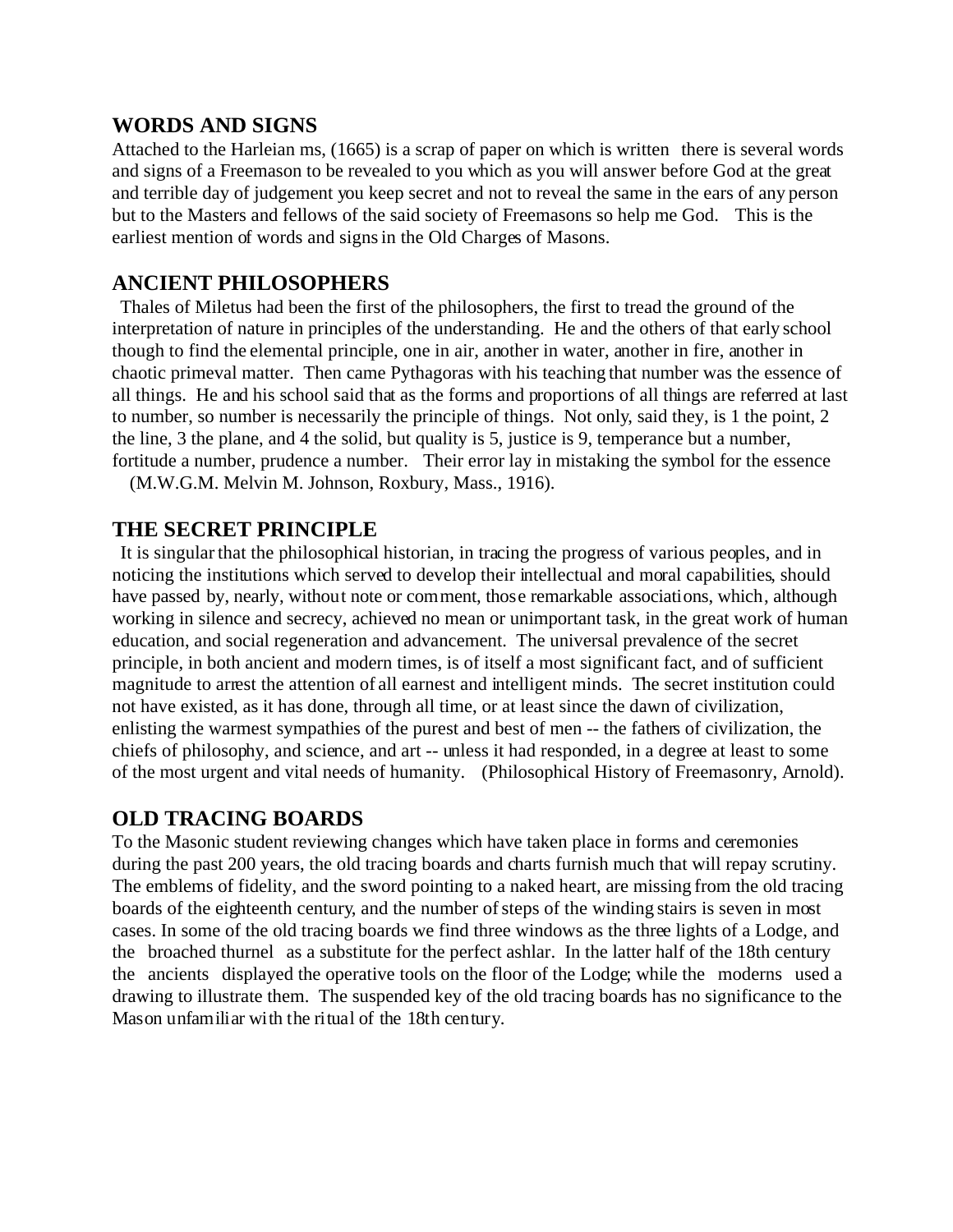### **DECLINE OF ARCHITECTURE**

 The human race has two books, two registers, two testaments -- architecture and printing, the Bible of stone and the Bible of paper. Up to the time of Gutenberg architecture was the chief and universal mode of writing. In those days, if a man was born a poet he turned architect. Genius scattered among the masses, kept down on all sides by feudality, escaped by way of architecture, and its Iliads took the form of cathedrals. From the moment that printing was discovered, architecture gradually lost its virility, declined and became denuded. Being no longer looked upon as the one all-embracing sovereign and enslaving art, architecture lost its power of retaining others in its service. Carving became sculpture; imagery, painting; the canon, music. It was like the dismemberment of an empire on the death of its Alexander -- each province making itself a kingdom. (Victor Hugo).

### **MASON S MARKS**

One of the subjects of great interest to the Masonic student is that of Mason s marks. These are found in great profusion both in the form of letters and geometrical designs, some of them apparently intended as proprietary marks, of the workmen who used them, and as symbolic marks. The first authentic documents on the regulation of marks are said to have been found in German ordnances in 1462. This does not prove, however, that there were not regulations preceding that date. One instance is known of a mark descended to the user from his father, who obtained it from the grandfather, who received it from the Lodge. It is an odd fact that there is no reference in the Old Constitutions of England to proprietary marks, and this phase of the subject is shrouded in uncertainty.

### **ROYAL ARCH MASONRY**

The oldest minutes of Royal Arch Masonry discovered are those of Fredericksburg Lodge, Virginia, Dec 22, 1753, and the earliest records in England of 1758. The Royal Arch is now the most popular and universally practiced of the so-called higher degrees. The earliest recorded reference to it so far discovered was found in 1743, when the master of the lodge at Youghai, Ireland, was preceded by the Royal Arch carried by two Excellent Masons.

#### **RULE AND LINE**

 The rule directs that we should punctually observe our duty and press forward in the path of virtue, neither inclining to the right or left. The line teaches moral rectitude, to avoid dissimulation in conversation and action, and to direct our steps in the path which leads us to immortality. The plumb admonishes us to walk uprightly in our station, to hold the scales of justice in equal poise. The Square and compasses are emblematical of the mathematical sciences and useful arts. (A. Lewis, London).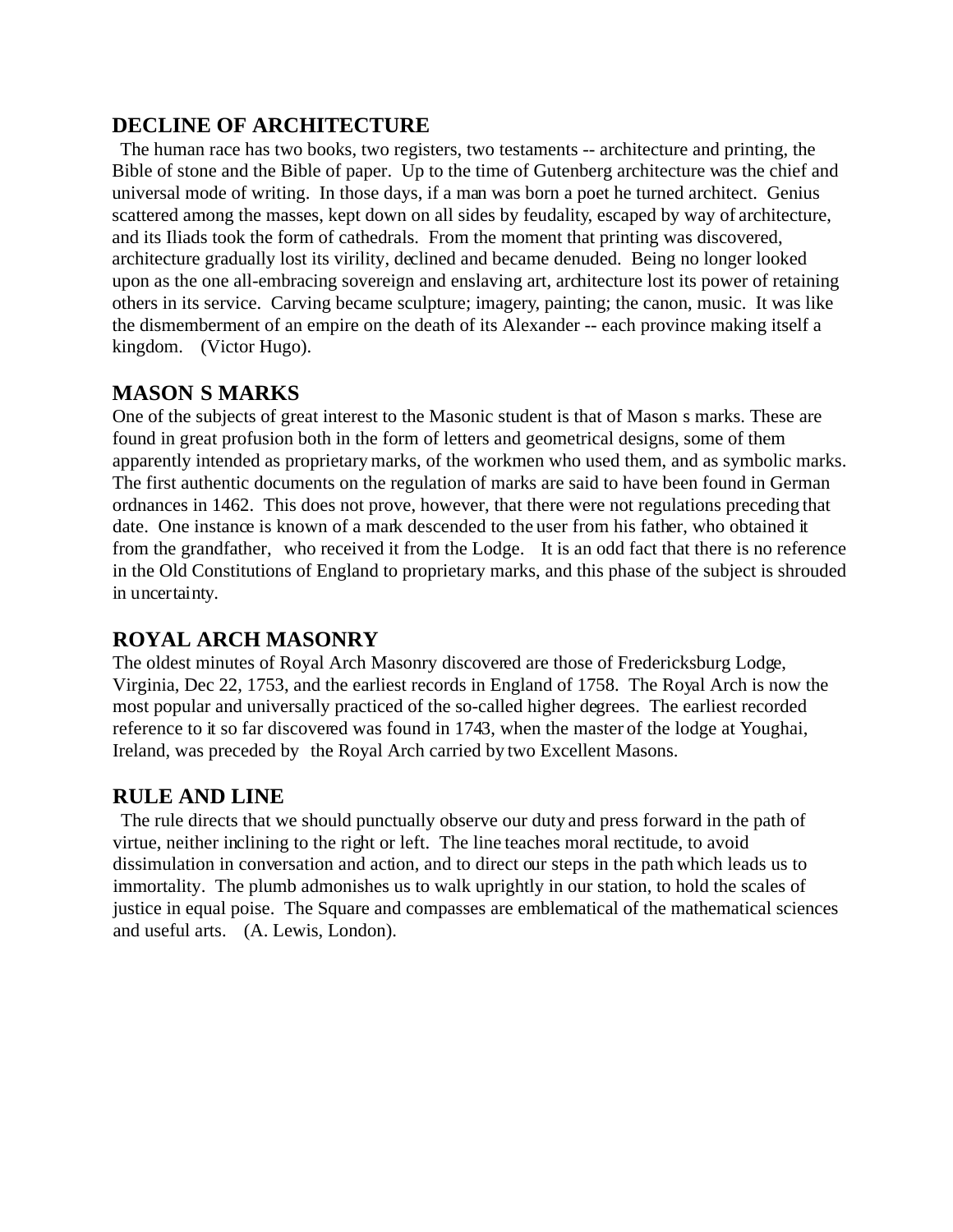#### **DUTY**

 Every crime against our laws, every sin against decency and morality, every sharp practice against square dealing in business, is a serious reflection on the Masonic Lodge, in the neighborhood in which it is committed. Masonry should not take the pure principles of morality and preserve them in the walled up seclusion of lodge halls, like as we preserve fruit and vegetables and keep them in dark cellars for our own use; but our lodges and our lives should be as lighthouses, blazing out the truths of right living, to bless the community, state and nation, in which we have our being. (Milton Winham, P.G.M., Arkansas).

#### **SOURCES OF LIBERTY**

 Two-thirds of the Masons of the world are to be found in North America, and have built upon the sure foundation of a belief in God. Since France removed the Holy Writings from its altars and struck from its ritual all reference to the Bible and a belief in and dependence upon the Supreme Being it has practically stood still, Masonically. With one-third the population of the United States, its three rival Grand Lodges have less members under their obedience than a single American grand jurisdiction. We refuse to acknowledge anyone as a brother Mason who does not put his trust in God. We cannot substitute for this, vague platitudes concerning Liberty, Equality and Fraternity. They have not comprehended the source from which true liberty springs. (Aldro Jenks, P.G.M., Wisconsin).

#### **THE TRIANGLE**

 The triangle with its three sides has played a great part In the traditions of Asia, in the philosophy of Plato, in Christianity; indeed in all religions and all mysteries. It has ever been regarded as the image of the Supreme Being. Neither the line nor two lines can represent a perfect geometrical figure. But three lines, by their juncture, form a triangle, the first, the primal perfect figure. This is one reason why it serves to symbolize the Eternal Who, infinitely perfect in His nature, is as the creator, the first being, consequently the first perfection. There are three essential degrees in Masonry, three secret words of three syllables each. There are three grand masters. There are three principal officers of a lodge. This continual reproduction of the number three, of which I have given only a few instances, is not accidental nor without profound meaning. The same is to be found in all the ancient mysteries. (M.W.G.M. Melvin M. Johnson, Roxbury, Mass., 1916).

#### **PAUL REVERE**

 Col. Paul Revere was initiated in St. Andrew s Lodge, Boston, Mass., Sept. 4, 1760, and was Grand Master from December 12, 1794 to December 27, 1797. In a letter to the secretary of the Massachusetts Historical Society relating to the events of April, 1775, he said: We held our meetings at the Green Dragon tavern. We were so careful that our meetings should be kept secret that every time we met, every person swore upon the Bible, that they would not discover any or our transactions, but to Messr. Hancock, Adams, Doctors Warren, Church, and one or two more.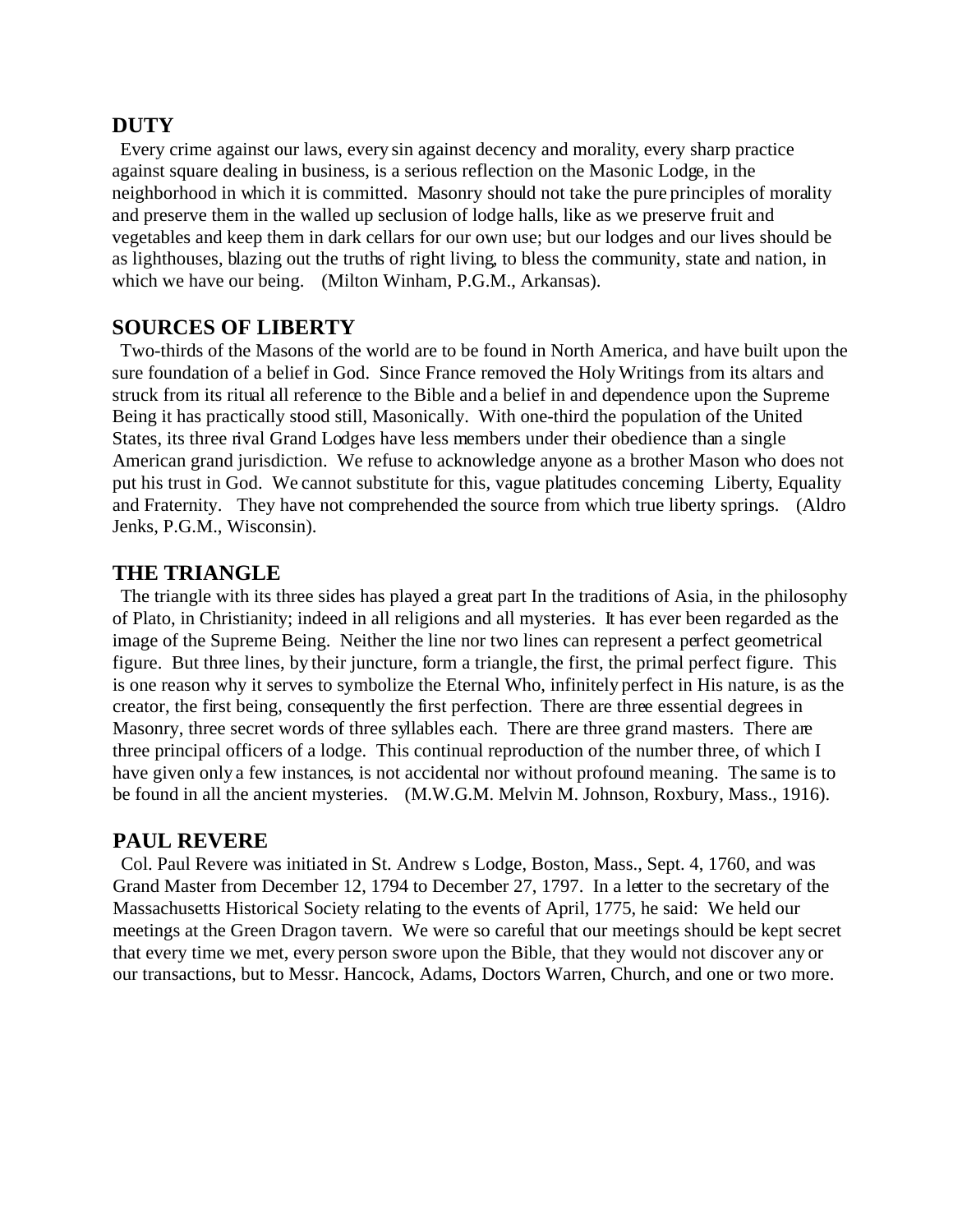#### **SECRECY**

 Within proper bounds, Masons may and should welcome publicity. A secret society is one which seeks to conceal its existence and its objects. Freemasonry is not such a society and is secret only as to the obligations, means of recognition, ballots upon candidates and forms and ceremonies observed in conferring degrees. With the exception of those particulars, Masonry has no reservations from the public. As to everything else -- its design, its moral and religious tenets and the doctrines taught by it, the time and place of its meetings, the names of the officers of a Lodge and those belonging to it -- are all in no way secret and may be known by any one. (Committee on Publicity, Connecticut Grand Lodge).

#### **THE SQUARE**

The square as an emblem is geometrical and not mechanical in its origin according to authorities, who trace it back to the ancient Egyptians, who in solemn processions carried the cubit of justice, by which perpendiculars, right angles and squares might be laid our, its form being that of one arm of a square, with the inner end cut to an angle of 45 degrees.

 The close analogy between justice and that which is perfectly upright is so obvious as to have become universal. The terms an upright man and a just man are in nearly all languages synonymous, hence the scriptural phrases: The way of the just is uprightness; thou, most upright, dost weigh the path of the just; He that walketh uprightly and the admonition to walk uprightly before God and man. Besides this, the square was used in Egypt to redetermine the boundaries of each man s possessions when, as frequently happened, the landmarks were swept away by the inundation of the Nile, thus recovering to every man his just rights. The Egyptian land-measure itself was an aroura or a square, containing one hundred cubits.

 The square representing the fourth part of a circle, has a direct allusion to division of the ecliptic and celestial equator into four equal parts, indicative of the solstitial and equinoctial points, and the division of the year into four seasons. By it we are also enabled to divide the circle of the horizon into quadrants, and by the aid of the sun in the south to correctly mark out the four cardinal points of the compass. In not only geometry, but astronomy also, the use of the right angle is indispensible.

#### **MORAL RESPONSIBILITY**

One of the hidden mysteries of ancient Freemasonry is that symbolism which teaches that character can be built or developed in only one way, and that is by doing good to others. It is hidden from those who are unworthy to receive it but it unveils itself to those who seek truth, ask for light, and knock at the door of their better nature.

 Man cannot assume a moral obligation; nor can anyone thrust a moral obligation upon him. With every acquisition of knowledge a moral obligation automatically attaches to him.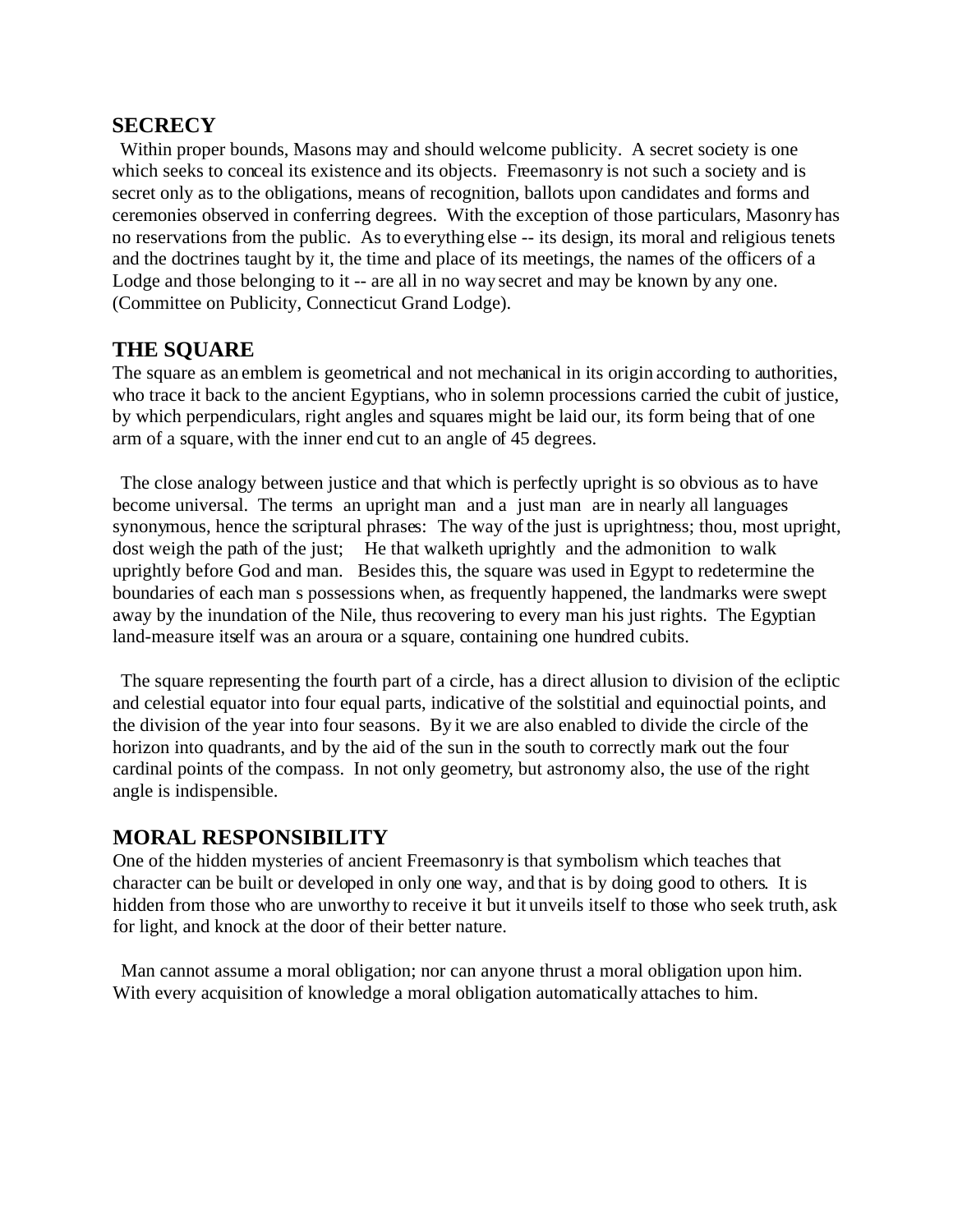#### **SPIRITUAL WEALTH**

 Mason receiving the third degree should be entering upon a lifetime of study, self-improvement and service to his fellows, and his lodge is intended to be and should be the source of light and instruction and a field for serious and devoted work for the principles, which our institution inculcates and upon which it is founded. The conception that the prosperity and greatness of a lodge is measured by its large membership and its wealth is erroneous. That lodge is prosperous and great which commands the affections of its members, and displays spiritual rather than material wealth. (William Rhodes Harvey, P.G.M., California).

#### **A REMARKABLE RITUAL**

 The ritualism of Masonry is truly a wonderful thing. Simple in its dignity and with no striving for dramatic effect, its power is so intense that, when even fairly rendered, levity is impossible and the initiate is consciously impressed with a serious grandeur. So distinctive is it in its character that ten consecutive words from it cannot be used in the press, on the rostrum or in conversation without practically every Mason recognizing them; so quaint in its context that its antiquity is instantly impressed on the hearer; so tuneful in its rhythm that it rivals the stately measure of poetry; so natural in its movements and so devoid of restraint that its force is felt at first subconsciously but the words often spoken always convey a new idea; and withal, so lofty in its principles and so true its precepts that it is not a wonder some men make Masonry their religion. (Louis H. Fead, P.G.M., Michigan).

#### **EARLY ABSTAINERS**

 The first temperance society on record was established by the Free Masons of Italy, just a century since. On the 28th of April, 1748, Pope Clement XII issued his celebrated bulletin forbidding the practice of Free Masonry by the members of the Roman Catholic church. Many of the Masons of Italy continued, however, to meet; but for the purpose of evading the temporal penalties of the bulletin, which extended in some instances to the infliction of capital punishment, they changed their exoteric name, and called themselves Xerophagists. This is a compound of two Greek words signifying those who live without drinking. This title they selected because they then introduced a pledge of total abstinence into their by-laws. (Charles Scott).

#### **MASONRY**

A regular system of morality, veiled in allegory, and illustrated by symbols.

 The subjugation of the human that is in man by the divine; the conquest of the appetites and passions by the moral sense and reason; a continual effort, struggle and warfare of the spiritual against the material and sensual.

 Masonry is the activity of closely united men, who, employing symbolic forms borrowed principally from the mason s trade and from architecture, work for the welfare of mankind, striving morally to ennoble themselves and others, and thereby to bring about a universal league of mankind, which they aspire to exhibit even now on a small scale.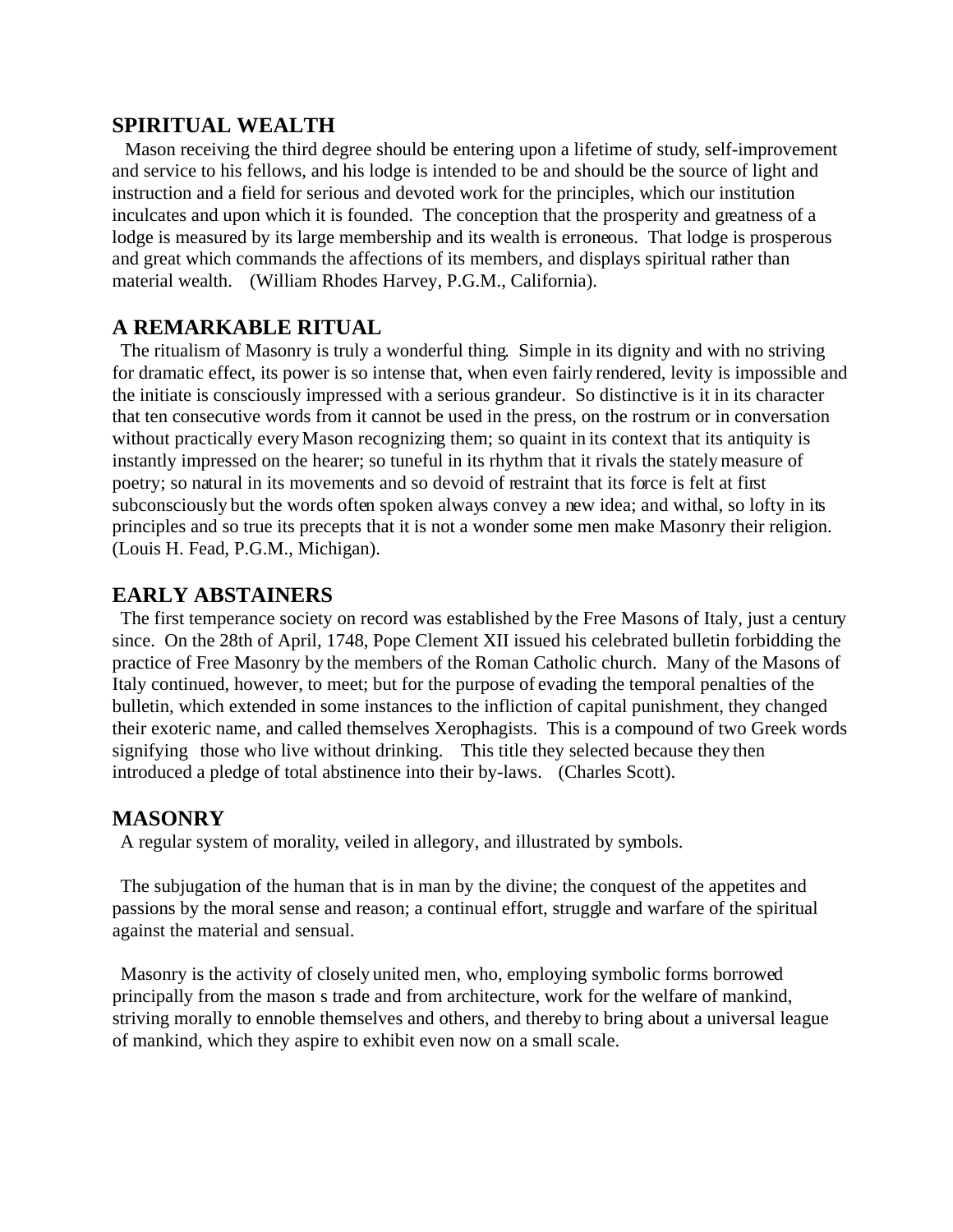### **ILLITERACY AN ENEMY**

 It requires the educated mind to appreciate and give expression to the high ideals of Freemasonry. Illiteracy, therefore, is an enemy to the Masonic institution. This is not a new conception as is evidenced by the fact that in the Fellowcraft degree as handed down to us through the ages, the candidate s attention is pointedly directed to the necessity of becoming familiar with the liberal arts and sciences. It is not only vital to Freemasonry but absolutely essential to the establishment and perpetuation of democracies. (Aldro Jenks, P.G.M., Wisconsin).

### **A FORCE FOR GOOD**

 Our lodges should maintain that high efficiency of moral rectitude, in both principles and practices, which would be helpful and beneficial to the neighbourhoods in which they are located. While masonry is neither religious, political nor financial, yet it should stand among all these giving that moral support, to those just and correct relations, that each should sustain to the other. Masons, as men of the community, should in their conduct and conversation create and maintain that healthy public opinion, that assures respect to our churches and sanctity to our religion; that upholds our government and gives dignity to the enforcement of our laws; that sustains our various industries, and promotes honesty and fair dealings in all our financial relations; that creates the community stamina and loyalty; that brings peace and security to our homes, and joy and happiness to our hearts. (Milton Winham, P.G.M., Arkansas).

### **REGIUS MANUSCRIPT**

The oldest of the known manuscript charges of Freemasonry, written about 1390, is in the old English of Chaucer s time, and is very difficult to read. This old manuscript contains 15 articles and 15 points, of which the following is a free transcript, care being taken to convey the spirit of the thought rather than literary accuracy:

#### **ARTICLES**

- (1) The Master must be a trusty man, an honorable and impartial medium between the lords who hire and the operatives who labor.
- (2) He must be punctual in his attendance at the assemblies.
- (3) He must take no apprentice for a term of less than seven years.
- (4) He must take no apprentices, save the free and well born.
- (5) He must take no mutilated person for an apprentice.
- (6) He must not take Craftsman s wages for apprentices labor.
- (7) He must take no immoral or depraved person for an apprentice.
- (8) Finding an employee incompetent, he must immediately discharge him.
- (9) He must undertake no work that he cannot finish.
- (10) No master shall supplant another in his business.
- (11) He shall not require his workmen to work by night, except in search of knowledge.
- (12) He shall speak no evil of his fellows work.
- (13) He must instruct his apprentices in the Masonic science.
- (14) The Master shall take no apprentices for whom he has not sufficient labor.
- (15) He shall not compromise with his fellows in their sins for any profit.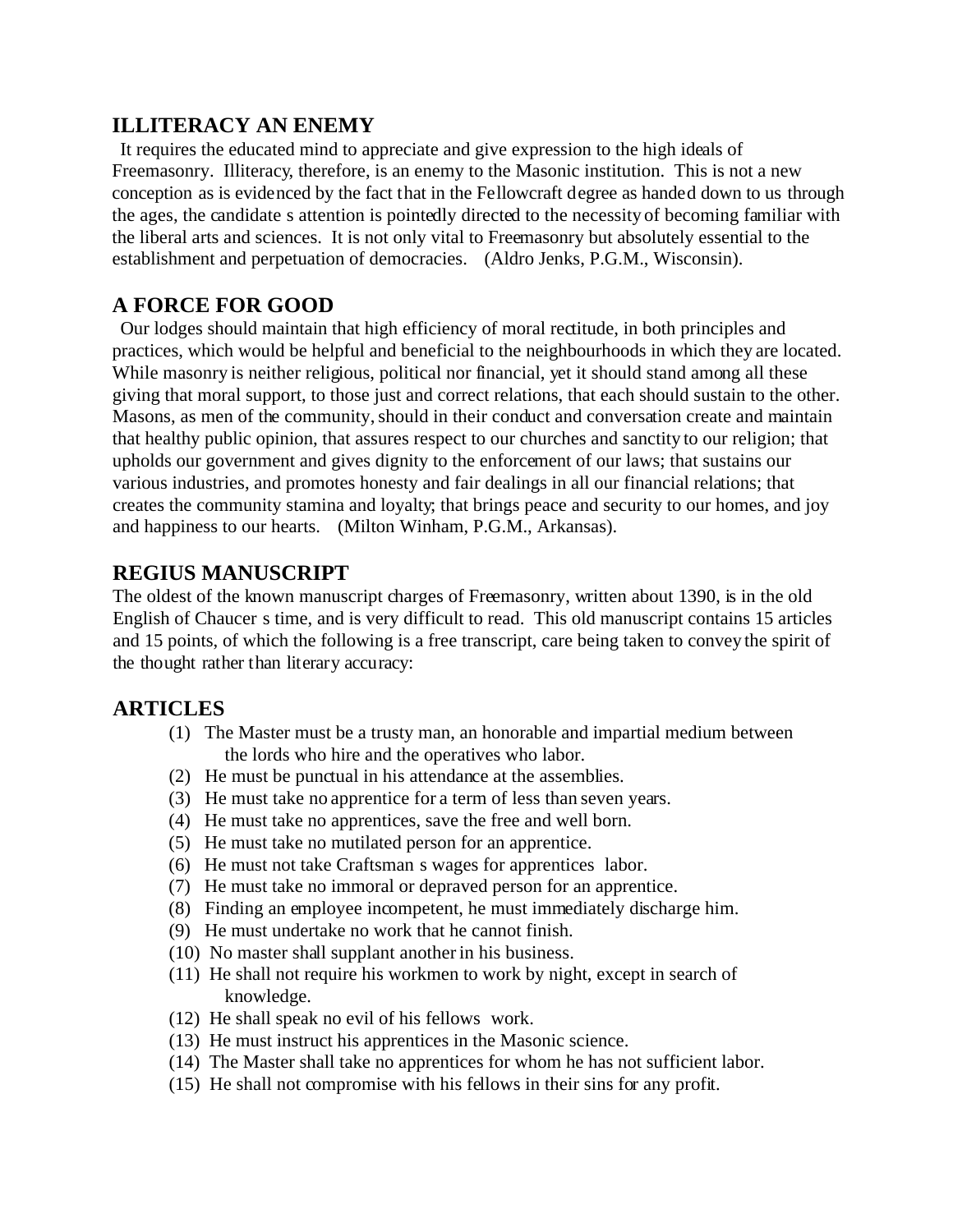#### **POINTS**

- (1) The Mason must love God and his brethren.
- (2) He must work diligently in working hours that he may lawfully refresh himself in the hours of rest.
- (3) He must keep the secrets of the brethren with fidelity.
- (4) He must be true to the Craft.
- (5) He shall receive his wages without murmuring.
- (6) He shall not turn a working day into a holiday.
- (7) He shall not carnally lie with a brother s wife.
- (8) He must be just and true to his Master and brethren in every capacity.
- (9) He shall treat his brethren with equity and in the spirit of brotherly love.
- (10) He must live peacefully and without contention with his brethren.
- (11) Seeing a brother about to err he must admonish him with kindness.
- (12) He must maintain the general regulations of the Craft.
- (13) He shall commit no theft or succor a thief.
- (14) He must be steadfast to these laws and to the laws of his country.
- (15) He shall submit to the lawful penalty for what ever offences he may commit.

Those wishing a description of this manuscript may consult the Wisconsin Grand Lodge Research committee s pamphlet entitled The Old Charges.

#### **WHY FREEMASONRY SURPASSES**

It is in its symbols and allegories that Freemasonry surpasses all other societies, says Oliver Day Street. If any of them now teach by these methods, it is because they have imitated Freemasonry. In our Masonic studies, the moment we forget that the whole and every part of Freemasonry is symbolic or allegoric, the same instant we begin to grope in the dark; its ceremonies, signs, tokens, words and lectures at once become meaningless or trivial. The study of no other aspect of Freemasonry is more important.

#### **MYSTICAL NUMBERS**

One of the many interesting and important assertions made by Dr. Mackey in his History of Freemasonry, which may be found in the Wisconsin Consistory library, Scottish Rite cathedral, is that a predilection for mystical numbers occurs in all the churches of the mediaeval period. Thus the cathedral of Rheims has seven entrances, and both it and the cathedral of Charters have seven chapels around the choir. The choir of Notre Dame at Paris has seven arcades. The cross aisle is 144 feet long, which is sixteen times nine; and 42 feet wide with is six times 7. The towers of Notre Dame are 204 feet his, which is 17 times 12, the astronomical number. The length of the church of Notre Dame at Rheims is 408 feet, or 34 times 12. The cathedral of Notre Dame has 297 columns; but 297 divided by 3 gives 99, and this divided by 3 again produces 33. The naves of St. Ouen, at Rouen, and of the cathedrals of Strasburg and Charters are of the same length -- 244 feet. The Saint Chapelle, at Paris, is 110 feet long and 27 feet wide; but 110 is 10 time 11, and 27 is 3 time 9. In these few examples we have developed the numbers 3,7,9,10,11 and 12, all of which have been retained in the mystical system of the Speculative Freemasons; and their appearance among the mediaeval Masons could have been neither by accident or coincidence, but must have arisen from a pre-determined selection.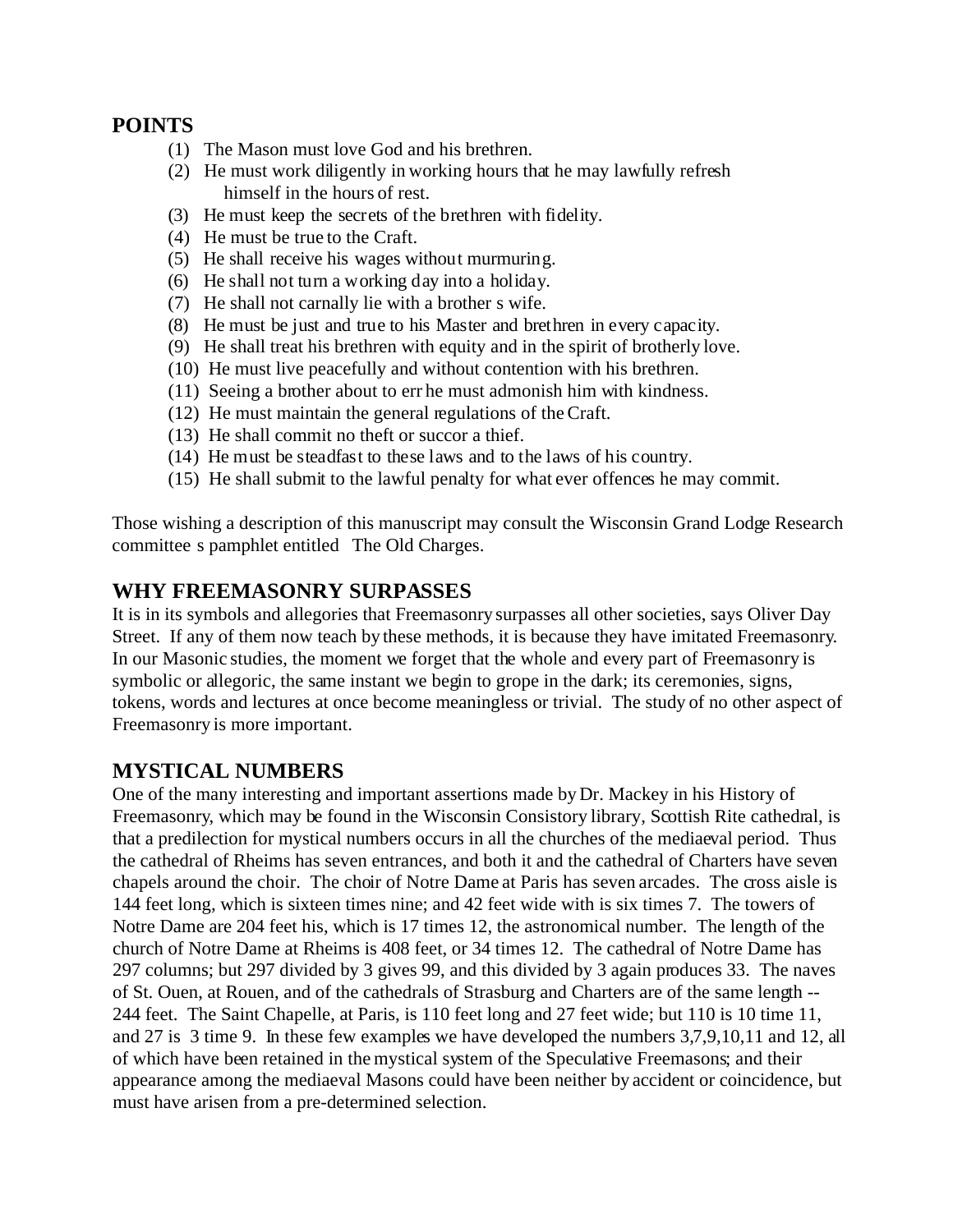#### **THE LODGE**

Dudley in his Naology says that the idea that the earth was a level surface and of a square form may be justly supposed to have prevailed generally in the early ages of the world. The biblical idea was that the earth was square. Isaiah (xll 13) speaks of gathering the dispersed of Judah from the four corners of the earth, and in the Apocalypse (xx,9) in the vision of four angels standing on the four corners of the earth. So thoroughly grounded were these beliefs that in ancient times the square, now the recognized symbol of the lodge, was the recognized symbol of the earth, as the circle was of the sun. In this antiquated expression Oblong square, we therefore have not only an apt description of the ancient world and evidence that the lodge is symbolic thereof, but also a remarkable evidence of the great age of Freemasonry. (Oliver Day Street in Symbolism of the Three Degrees).

### **NOT A RELIGION**

Freemasonry, says George W. Speth, is not a religion. It admits men of all religions.

The Deputy District Grand Master of Burman wrote to me from Rangoon:

:I have just initiated Moung (i.e. Mr.) Ban Ohm, a Burman, who has so far modified his religious belief as to acknowledge the existence of a personal God. The W.M. was a Parsi, one Warden a Hindu, or Brahmin, the other an English Christian, and the Deacon a Mohammedan.

### **UNION OF PRINCIPLES**

It has been noted, says Dr. Mackey, as an evidence of the union of principles which began to distinguish the architects of and after the Tenth century, who called themselves Freemasons, that in the time of Caesar a habitation in Helvetia differed more from a dwelling in the northern part of Italy, though the regions were adjacent, than the church reared in England and Sweden did from one erected in Sicily or Palestine, remote as the countries were from each other (quoted from Mr. Thomas Hope). Now let it be remembered that this unity of design was introduced by the Traveling Freemasons; that these derived a knowledge of the great principles of the art of building from the artificers sent by the Roman College, in company with the legions of the Roman army, into all the conquered provinces... and finally that these stone-masons, for purposes of their own aggrandizement, admitted non-professionals... into their ranks, who eventually overcame the former in influence and numbers and transmuted the Operative into a Speculative institution.

#### **THE ANCIENT SECRET**

Michelet, in his History of France, says on the subject of the secret of the mediaeval Masons that it was geometrical, and consisted of an application of the science of numbers, used in a mystical sense, to the art of building according to the principles of Gothic architecture, which was the peculiar style of the Freemasons, says Dr. Mackey in his History of Freemasonry. He says that this geometry of beauty, as he calls it, is conspicuous in the type of Gothic architecture, as exhibited in the cathedral of Cologne. This is a regular body which has grown in its appropriate proportions with a regularity equal to that of the formation of crystals. The cross of this church is strictly deduced from the figure by which Euclid constructs the equilateral triangle.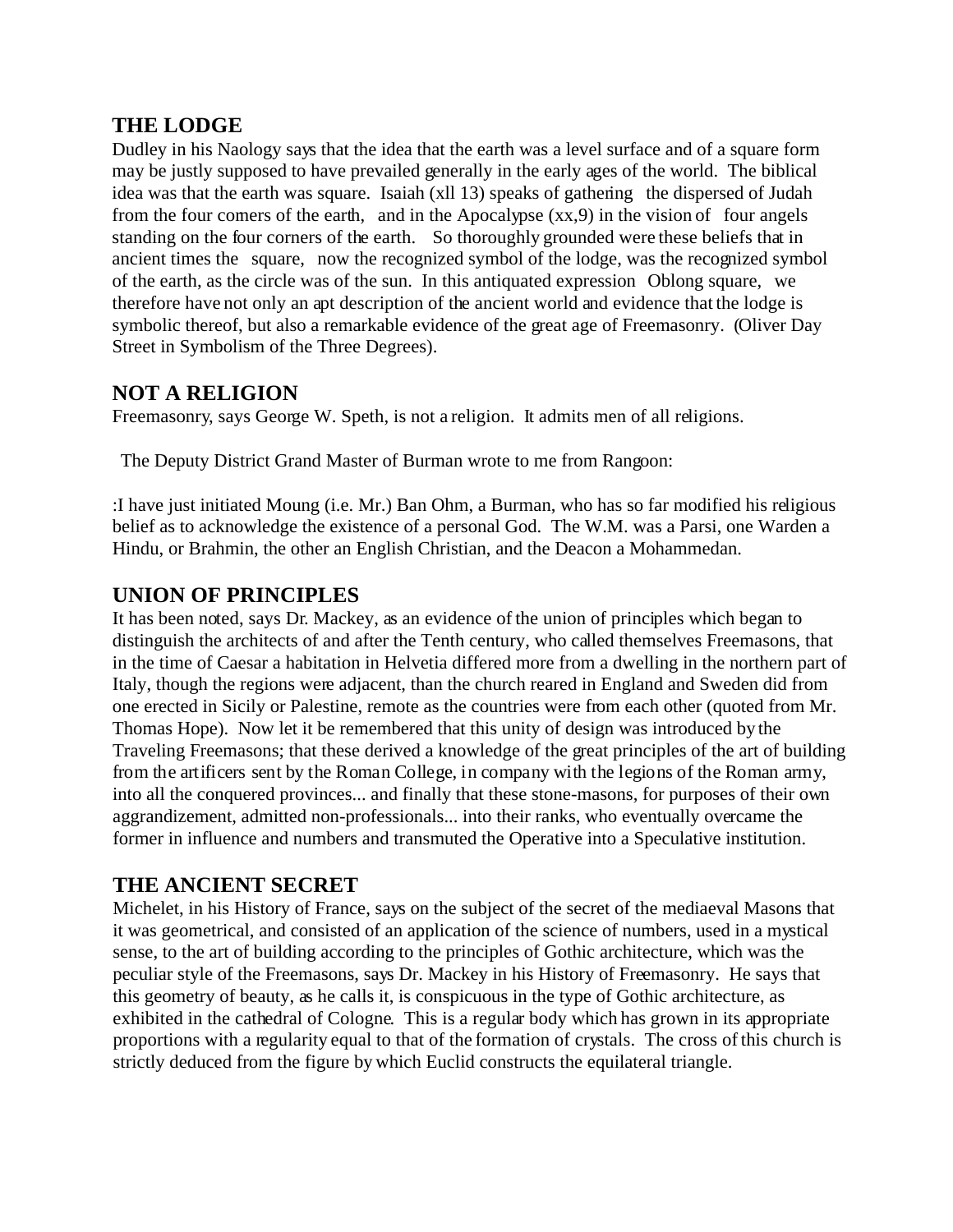### **HOW THE LAWS DEVELOPED**

The jurisprudence of Freemasonry emphasizes the importance of conforming to ancient usages, and has much in common in this respect with the :common law of England. The written laws of Freemasonry have been gradually developed as necessity seemed to warrant. Sometimes they were modified to protect certain interests which appeared to be vital to the harmony of the Craft as, for example, the legislative action in regard to jurisdiction. Prior to 1717, when lodges may by immemorial usage, there does not appear to have been any question as to jurisdiction, and brethren would meet and practice the rites of Freemasonry without authority other than their unquestioned time immemorial prerogative. The grand lodges of the United States were originally formed by lodges in the states declaring Masonic independence in emulation of the political Declaration of Independence.

### **IMPROVEMENT IN MASONRY**

It is desirable that an approximation to Masonic ideals be obtained in its jurisprudence, and to accomplish this result the largest possible number of brethren should be well informed on the facts and theories bearing on the fraternity. If they fail in their duty to improve themselves in Masonry, an Institution will replace a Fraternity. To avoid such a catastrophy, each brother should contribute his best thought, knowing not only what the law is, but why it is so.

### **FRATERNITY AND PHILOSOPHY**

In considering Freemasonry as a fraternity and a philosophy, there is disclosed a much more complex and diversified field of investigation than exists in its element as an institution. The four old lodges that met and formed the Grand Lodge of England in 1717, were, to a certain extent, both operative and speculative, and it is of first concern to determine the measure of the operative feature then existing, and the extent to which the speculative leaven had entered into the workings of the lodges just prior to the grand lodge era. Several widely quoted historians have held that the era mentioned was a period of transition from an operative art to a speculative science. Mackey, devoting the greater part of three volumes to the elucidation of this theory, traces the

 builders through the Roman colleges and the traveling Masons of the Tenth century to the Steinmetzen of Germany, the Mestrices des Masons in Gaul, the guilds of England and the lodges of Scotland, to whom were transmitted the secrets of the building craft and the spirit of fraternal cooperation in labor.

R.F. Gould, noted Masonic historian, says: If we go back to the Ancient Mysteries, we meet with dialogue, ritual, darkness, light, death and reproduction. Many features of the Mysteries were preserved until a comparatively late era, and to me at least it seems a not unreasonable conjecture that some of them may have survived without a break or continuity, and are now a part of Masonry.

Albert Pike says: I became convinced that in Freemasonry the Ancient Greater Mysteries were revived.

The Philosophies of all ages are of Masonic interest, and a possible cause for some of the obscurity, surrounding Masonic symbolism may be found in the influence wielded by alchemy, astrology and magic in the past.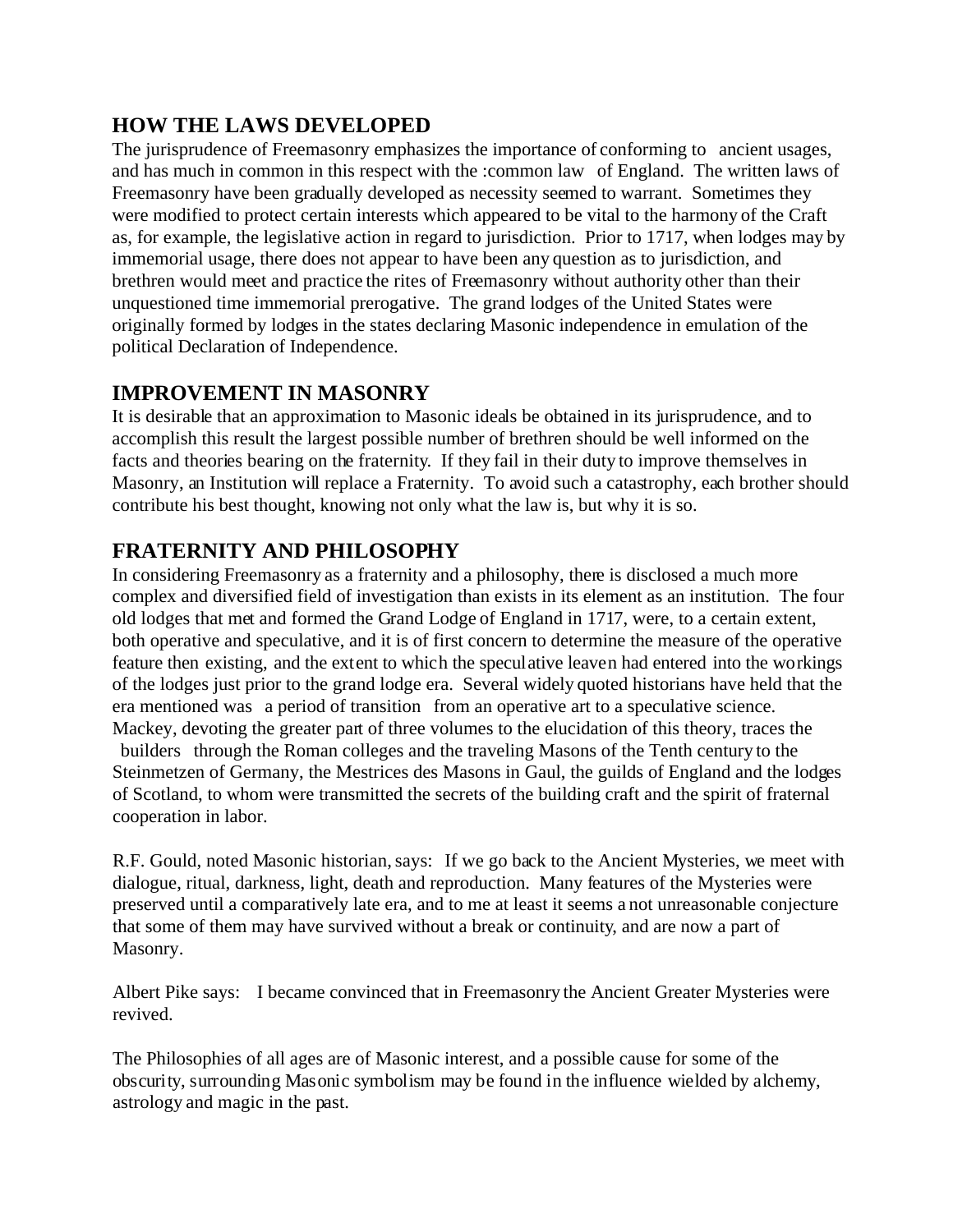## **OLD MASONIC MANUSCRIPTS**

Seventy-eight of the old Masonic manuscript charges have been found, and within the last sixty years have been critically studied by some of the most scholarly craftsmen, who show what they meant to our ancient brethren, and the extent to which we may call the mediaeval guilds our Masonic ancestors. The :Old Manuscripts are the connecting link between what Freemasonry is known to be (as established by research), and the theories concerning it in the past. Secrecy was maintained to a greater degree by the Craft before, than after the era of Grand Lodges, and only hints are given of the arcana that they possessed; but the Old Manuscripts contain evidence that our ancient brethren were the custodians of a system of morality not known to any other craft or guild.

### **GRAND LODGE ERA**

In 1717 the Masonic Grand Lodge are commenced. It has been popularly called the revival. There appears to have been a period when the fraternity languished, and the theory has often been advanced that this was due to the decadence in architecture, and to the fact that cathedral building no longer claimed the skill and thought of the best talent of the world. Before the decadence began, the Craft was to a great extent connected with the guilds, and many historians claim that we are the direct descendants of the mason s guild.

#### **SYMBOLISM**

Masonic symbolism has claimed a large share of attention, and necessarily so, because Masonry without its symbolism would be a lifeless form. It is so conspicuously the most prominent feature that every reader is eager for works which will assist him to interpret it and reveal the hidden mysteries. Much has been written on this subject; but the book has never been produced, and probably never will be, that will fully explain the symbolism of Freemasonry.

## **MANY MASONIC BOOKS**

The great interest that has been aroused by Masonry through many centuries is indicated by the great number of Masonic books that have been published. Dr. G.B.F. Kloss, one of the strongest exponents of the theory that the Freemasons derived their origin from the builders of the Middle Ages, wrote many works on the subject, but his most valuable contribution was A Bibliography of Freemasonry, published 1844, and containing a list of five thousand six hundred and forty-nine books on Masonry, which in all probability enumerated almost the entire number then in existence. Many of the more important Masonic works, however, are those of the modern school, published since the latter half of the Nineteenth century.

### **THE MODERN SCHOOL**

The Early History and Antiquities of Freemasonry by George F. Fort, published in 1875, was the first Masonic history written according to modern critical methods, as he carefully separated facts and theory, and gave tradition its proper place. Much has since been brought to light, but he was a pioneer in that rational thought advocated by later historians, and the first to give us a substantial basis for the belief in our connection with the Comacine Masters, which has recently been amplified by Leader Scott...